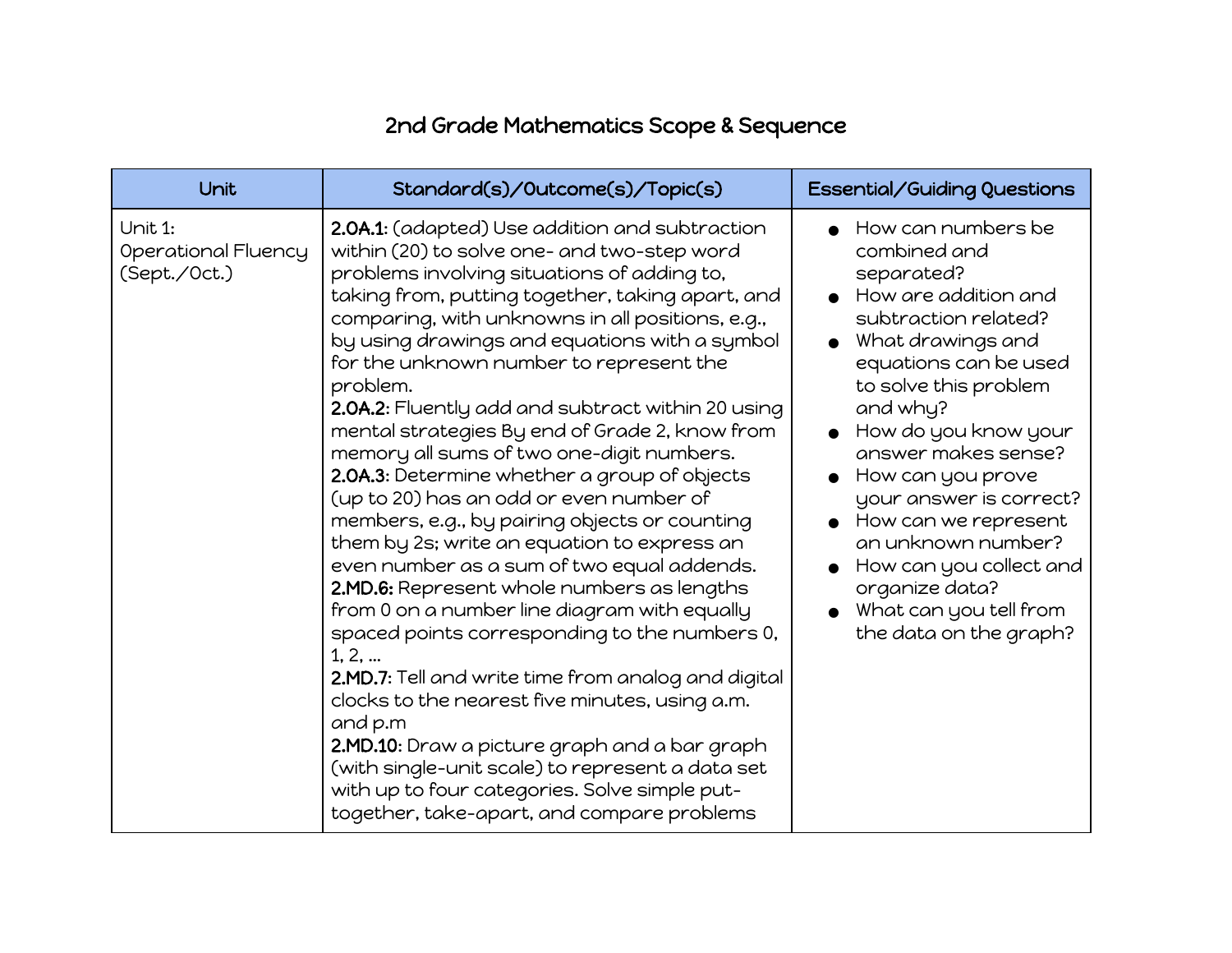|                                                                       | using information presented in a bar graph.                                                                                                                                                                                                                                                                                                                                                                                                                                                                                                                                                                                                                                                                                                                                                                                                                                                                                                                                                                                                                                                                                                                                                                                                                                                          |                                                                                                                                                                                                                                                                                                                                                                                                                                                                                                                                           |
|-----------------------------------------------------------------------|------------------------------------------------------------------------------------------------------------------------------------------------------------------------------------------------------------------------------------------------------------------------------------------------------------------------------------------------------------------------------------------------------------------------------------------------------------------------------------------------------------------------------------------------------------------------------------------------------------------------------------------------------------------------------------------------------------------------------------------------------------------------------------------------------------------------------------------------------------------------------------------------------------------------------------------------------------------------------------------------------------------------------------------------------------------------------------------------------------------------------------------------------------------------------------------------------------------------------------------------------------------------------------------------------|-------------------------------------------------------------------------------------------------------------------------------------------------------------------------------------------------------------------------------------------------------------------------------------------------------------------------------------------------------------------------------------------------------------------------------------------------------------------------------------------------------------------------------------------|
| Unit                                                                  | Standard(s)/Outcome(s)/Topic(s)                                                                                                                                                                                                                                                                                                                                                                                                                                                                                                                                                                                                                                                                                                                                                                                                                                                                                                                                                                                                                                                                                                                                                                                                                                                                      | <b>Essential/Guiding Questions</b>                                                                                                                                                                                                                                                                                                                                                                                                                                                                                                        |
| Unit 2:<br>Operations and<br>Algebraic Thinking<br>Part 1 (Oct.-Jan.) | 2.0A.1: Use addition and subtraction within 100<br>to solve one- and two-step word problems<br>involving situations of adding to, taking from,<br>putting together, taking apart, and comparing,<br>with unknowns in all positions, e.g., by using<br>drawings and equations with a symbol for the<br>unknown number to represent the problem.<br>2.0A.2: Fluently add and subtract within 20 using<br>mental strategies By end of Grade 2, know from<br>memory all sums of two one-digit numbers.<br>2.NBT.2 Count within 1000; skip-count by 5s, 10s<br>Model skip counting on a number line.<br>2.NBT.5: Fluently add and subtract within 100<br>using strategies based on place value,<br>properties of operations, and/or the<br>relationship between addition and subtraction.<br>2.NBT.6: Add up to four two-digit numbers using<br>strategies based on place value and properties<br>of operations.<br>2.NBT.9: Explain why addition and subtraction<br>strategies work, using place value and the<br>properties of operations.<br>2.MD.6: and represent whole-number sums<br>and differences within 100 on a number line<br>diagram. Note: Students should have<br>opportunities to work with both horizontal and<br>vertical number lines.<br>*Given a two digit number, determine the two | $\bullet$ How can numbers be<br>combined and<br>separated to solve<br>equations?<br>How can we use place<br>value to add and<br>subtract?<br>How can properties of<br>operations help us add<br>and subtract?<br>What strategies can be<br>used to solve this<br>problem? Why?<br>How do you know your<br>answer makes sense?<br>How can you prove<br>$\bullet$<br>your answer is correct?<br>How can we represent<br>an unknown number?<br>How can you collect and<br>organize data?<br>What can you tell from<br>the data on the graph? |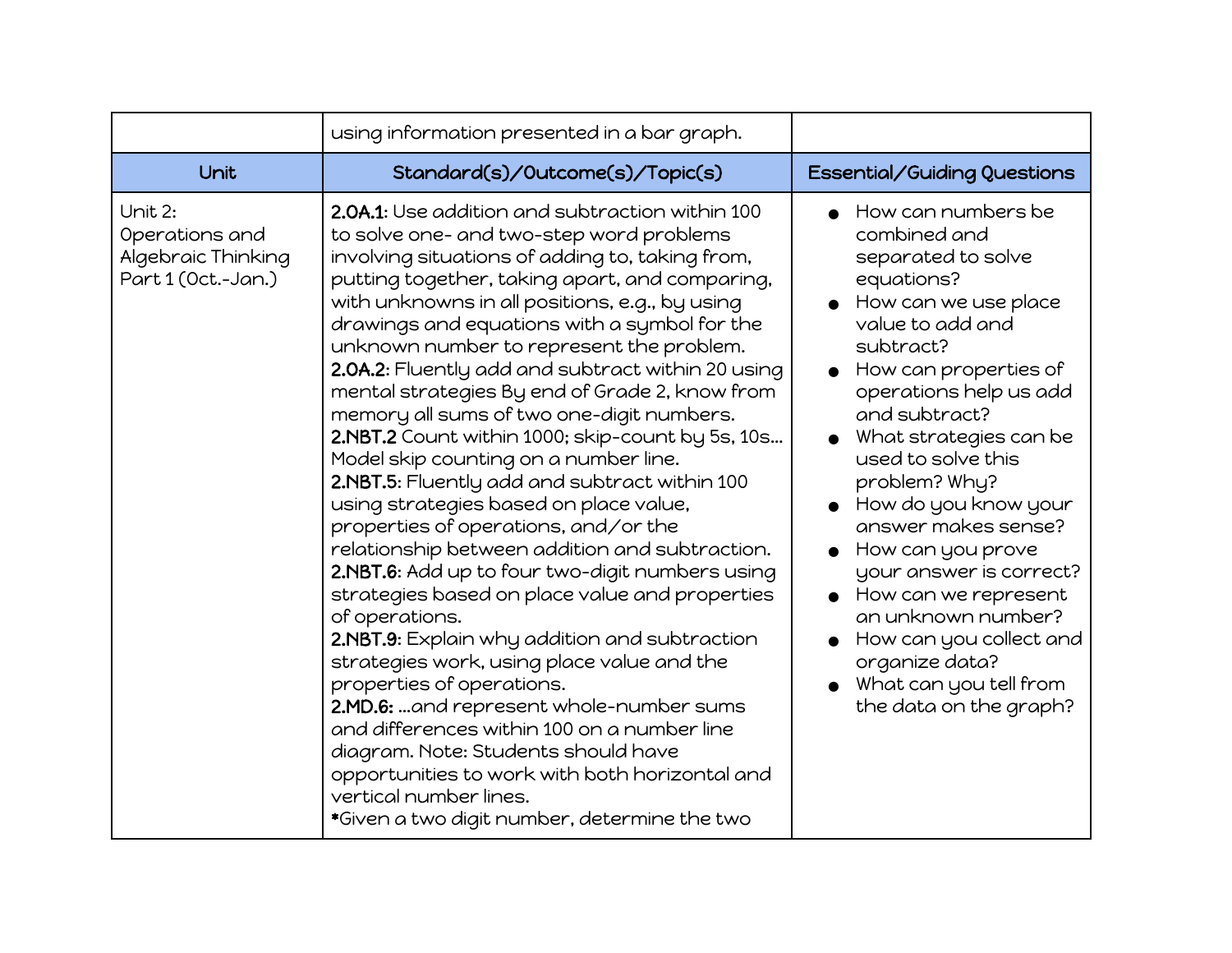|                                                                     | groups of ten the number is between.<br>2.MD.8: Solve word problems involving dollar bills,<br>quarters, dimes, nickels, and pennies, using \$<br>and ¢ symbols appropriately. Example: If you<br>have 2 dimes and 3 pennies, how many cents do<br>you have?<br>2.MD.10: Draw a picture graph and a bar graph<br>(with single-unit scale) to represent a data set<br>with up to four categories. Solve simple put-<br>together, take-apart, and compare problems<br>using information presented in a bar graph.                                                                                                                                                                                                                                                                                                                                                                                                       |                                                                                                                                                                                                                                                                                                                                             |
|---------------------------------------------------------------------|-----------------------------------------------------------------------------------------------------------------------------------------------------------------------------------------------------------------------------------------------------------------------------------------------------------------------------------------------------------------------------------------------------------------------------------------------------------------------------------------------------------------------------------------------------------------------------------------------------------------------------------------------------------------------------------------------------------------------------------------------------------------------------------------------------------------------------------------------------------------------------------------------------------------------|---------------------------------------------------------------------------------------------------------------------------------------------------------------------------------------------------------------------------------------------------------------------------------------------------------------------------------------------|
| Unit                                                                | Standard(s)/Outcome(s)/Topic(s)                                                                                                                                                                                                                                                                                                                                                                                                                                                                                                                                                                                                                                                                                                                                                                                                                                                                                       | Essential/Guiding Questions                                                                                                                                                                                                                                                                                                                 |
| Unit 3:<br>Operations &<br>Algebraic Thinking<br>Part 2 (Jan.-Mar.) | 2.0A.1: Use addition and subtraction within 100<br>to solve one- and two-step word problems<br>involving situations of adding to, taking from,<br>putting together, taking apart, and comparing,<br>with unknowns in all positions, e.g., by using<br>drawings and equations with a symbol for the<br>unknown number to represent the problem.<br>2.0A.2: Fluently add and subtract within 20 using<br>mental strategies By end of Grade 2, know from<br>memory all sums of two one-digit numbers.<br>2.NBT.1: Understand that the three digits of a<br>three-digit number represent amounts of<br>hundreds, tens, and ones; e.g., 706 equals 7<br>hundreds, 0 tens, and 6 ones. Understand the<br>following as special cases: 100 can be thought of<br>as a bundle of ten tens - called a "hundred." The<br>numbers 100, 200, 300, 400, 500, 600, 700, 800, 900<br>refer to one, two, three, four, five, six, seven, | How can numbers be<br>represented?<br>How can numbers be<br>compared and<br>ordered?<br>How can numbers be<br>combined and<br>separated?<br>How does place value<br>help determine the<br>value of numbers?<br>How can problems and<br>answers be<br>represented in a<br>variety of ways?<br>How can money<br>amounts be<br>represented and |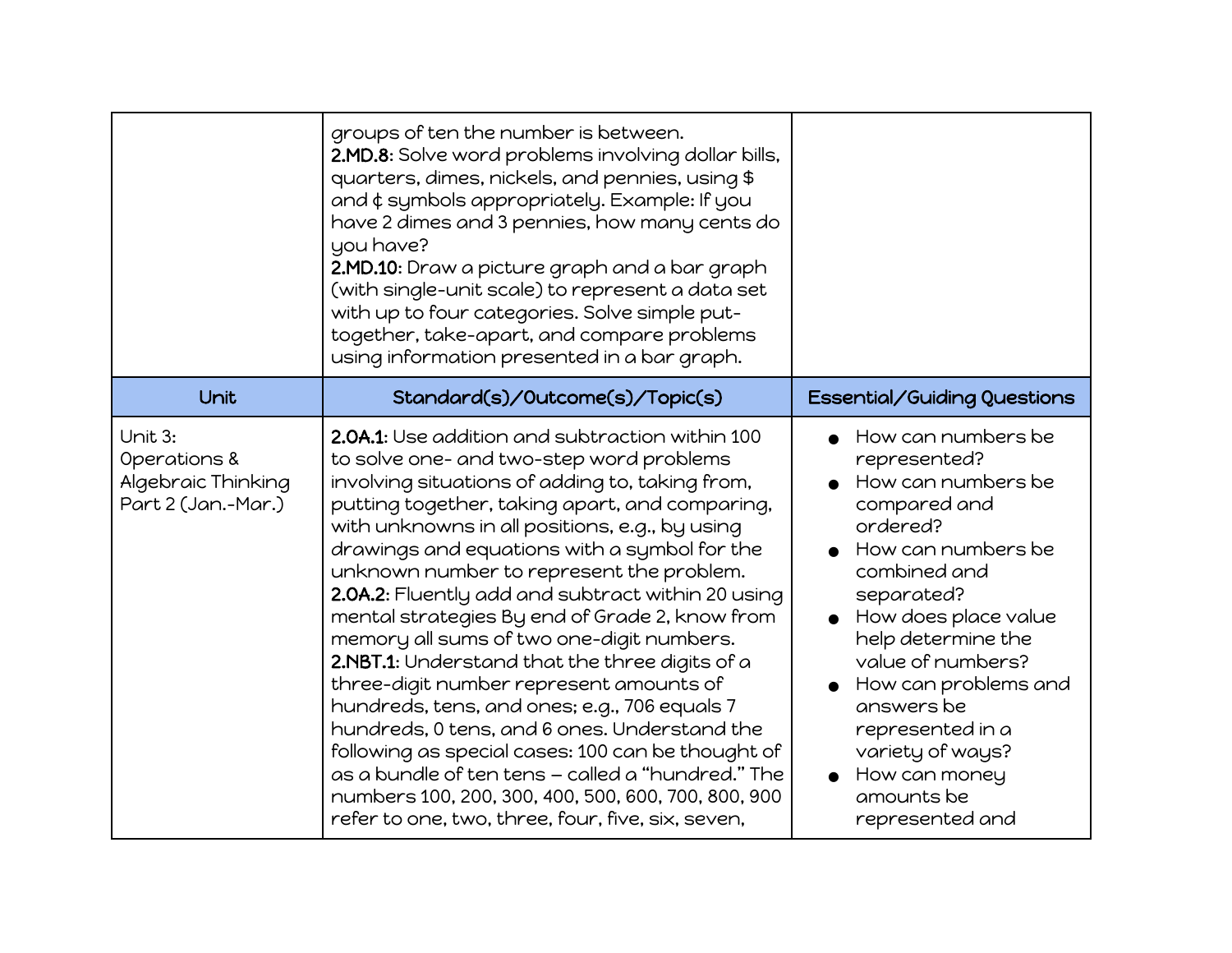| eight, or nine hundreds (and 0 tens and 0 ones).<br>2.NBT.3. Read and write numbers to 1000 using<br>base-ten numerals, number names, and<br>expanded form.<br>2.NBT.2: Count within 1000; skip-count by 5s, 10s,<br>and 100s. Clarification: multiplies of 5, 10 and 100<br>lays foundation for multiplication.<br>2.NBT.4: Compare two three-digit numbers<br>based on meanings of the hundreds, tens, and<br>ones digits, using $>$ , =, and $\lt$ symbols to record<br>the results of comparisons.<br>2.NBT.7: Add and subtract within 1000, using<br>concrete models or drawings and strategies<br>based on place value, properties of operations,<br>and/or the relationship between addition and<br>subtraction; relate the strategy to a written<br>method. Understand that in adding or<br>subtracting three-digit numbers, one adds or<br>subtracts hundreds and hundreds, tens and<br>tens, ones and ones; and sometimes it is<br>necessary to compose or decompose tens or<br>hundreds.<br>2.NBT.8: Mentally add 10 or 100 to a given<br>number 100-900, and mentally subtract 10 or<br>100 from a given number 100-900.<br>Given a three digit number, determine the two<br>groups of hundreds the number is between.<br>2.MD.8: Solve word problems involving dollar bills,<br>quarters, dimes, nickels, and pennies, using \$<br>and $\phi$ symbols appropriately. Example: If you<br>have 2 dimes and 3 pennies, how many cents do | counted?<br>How do you know your<br>answer makes sense? |
|----------------------------------------------------------------------------------------------------------------------------------------------------------------------------------------------------------------------------------------------------------------------------------------------------------------------------------------------------------------------------------------------------------------------------------------------------------------------------------------------------------------------------------------------------------------------------------------------------------------------------------------------------------------------------------------------------------------------------------------------------------------------------------------------------------------------------------------------------------------------------------------------------------------------------------------------------------------------------------------------------------------------------------------------------------------------------------------------------------------------------------------------------------------------------------------------------------------------------------------------------------------------------------------------------------------------------------------------------------------------------------------------------------------------------------------------------|---------------------------------------------------------|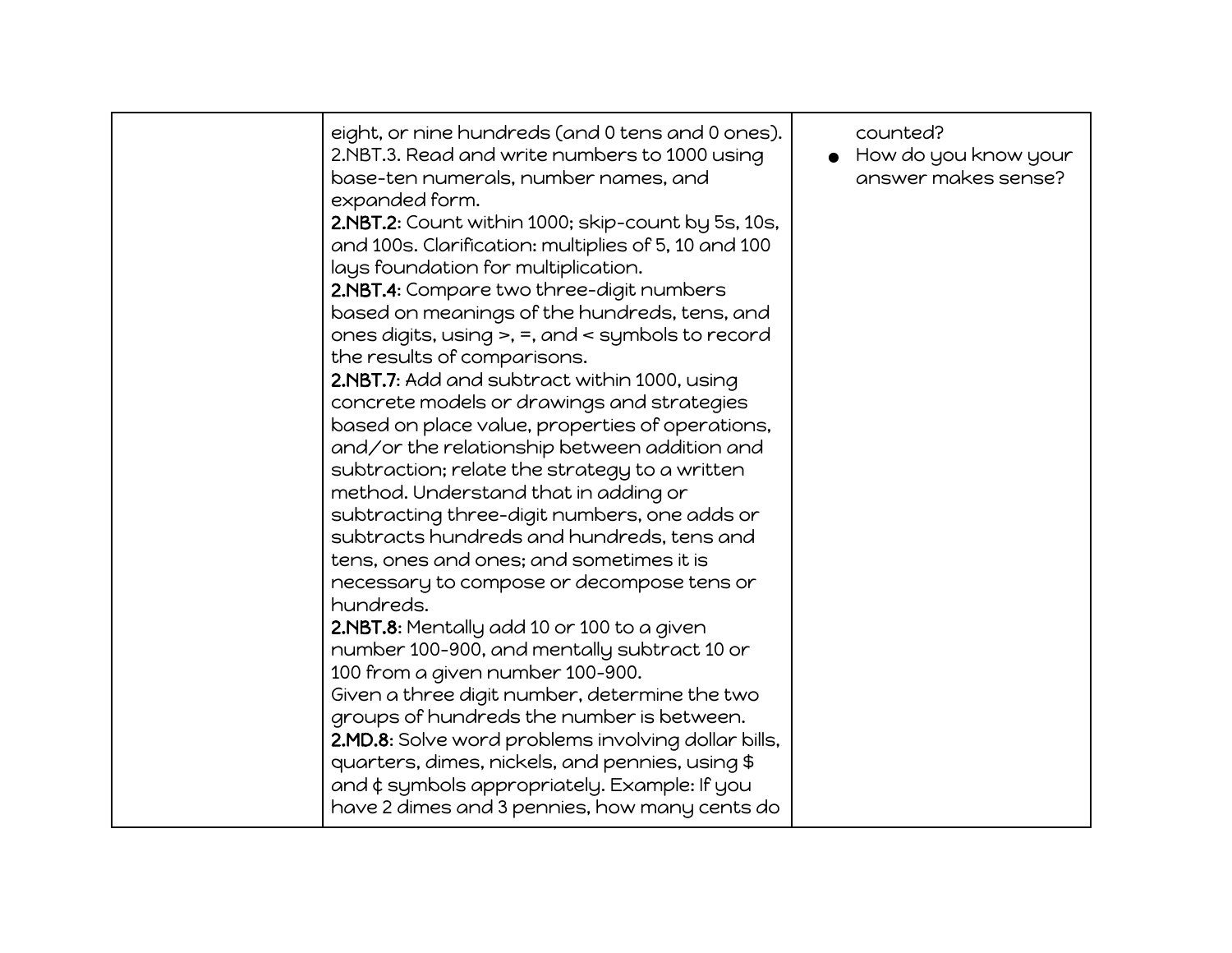|                                        | you have?                                                                                                                                                                                                                                                                                                                                                                                                                                                                                                                                                                                                                                                                                                                                                                                                                                                                                                                                                                                                                                                                                                                                                                                                            |                                                                                                                                                                                                                                                                                                                                                                                                                                                                                                                               |
|----------------------------------------|----------------------------------------------------------------------------------------------------------------------------------------------------------------------------------------------------------------------------------------------------------------------------------------------------------------------------------------------------------------------------------------------------------------------------------------------------------------------------------------------------------------------------------------------------------------------------------------------------------------------------------------------------------------------------------------------------------------------------------------------------------------------------------------------------------------------------------------------------------------------------------------------------------------------------------------------------------------------------------------------------------------------------------------------------------------------------------------------------------------------------------------------------------------------------------------------------------------------|-------------------------------------------------------------------------------------------------------------------------------------------------------------------------------------------------------------------------------------------------------------------------------------------------------------------------------------------------------------------------------------------------------------------------------------------------------------------------------------------------------------------------------|
| Unit                                   | Standard(s)/Outcome(s)/Topic(s)                                                                                                                                                                                                                                                                                                                                                                                                                                                                                                                                                                                                                                                                                                                                                                                                                                                                                                                                                                                                                                                                                                                                                                                      | Essential/Guiding Questions                                                                                                                                                                                                                                                                                                                                                                                                                                                                                                   |
| Unit 4:<br>Measurement (Mar.-<br>Apr.) | 2.0A.2: Fluently add and subtract within 20 using<br>mental strategies By end of Grade 2, know from<br>memory all sums of two one-digit numbers.<br>2.MD.1: Measure the length of an object by<br>selecting and using appropriate tools such as<br>rulers, yardsticks, meter sticks, and measuring<br>tapes.<br>2.MD.2: Measure the length of an object twice,<br>using length units of different lengths for the<br>two measurements; describe how the two<br>measurements relate to the size of the unit<br>chosen.<br>2.MD.3: Estimate lengths using units of inches,<br>feet, centimeters, and meters.<br>2.MD.4: Measure to determine how much longer<br>one object is than another, expressing the<br>length difference in terms of a standard length<br>unit.<br>2.MD.5: Use addition and subtraction within 100<br>to solve word problems involving lengths that<br>are given in the same units, e.g., by using<br>drawings (such as drawings of rulers) and<br>equations with a symbol for the unknown<br>number to represent the problem.<br>*Given the dimensions of a polygon, determine<br>the perimeter.<br>2.MD.6: Represent whole numbers as lengths<br>from 0 on a number line diagram with equally | $\bullet$ How does what we<br>measure determine<br>how we measure?<br>How can estimation<br>show that a<br>measurement is<br>reasonable?<br>How can we describe<br>the relationship<br>between two different<br>units used to measure<br>the same object?<br>What drawings and<br>equations can be used<br>to solve this problem<br>and why?<br>How do you know your<br>answer makes sense?<br>How can measurement<br>data be organized?<br>What do we know from<br>the data?<br>Why do we tell time?<br>How do we tell time? |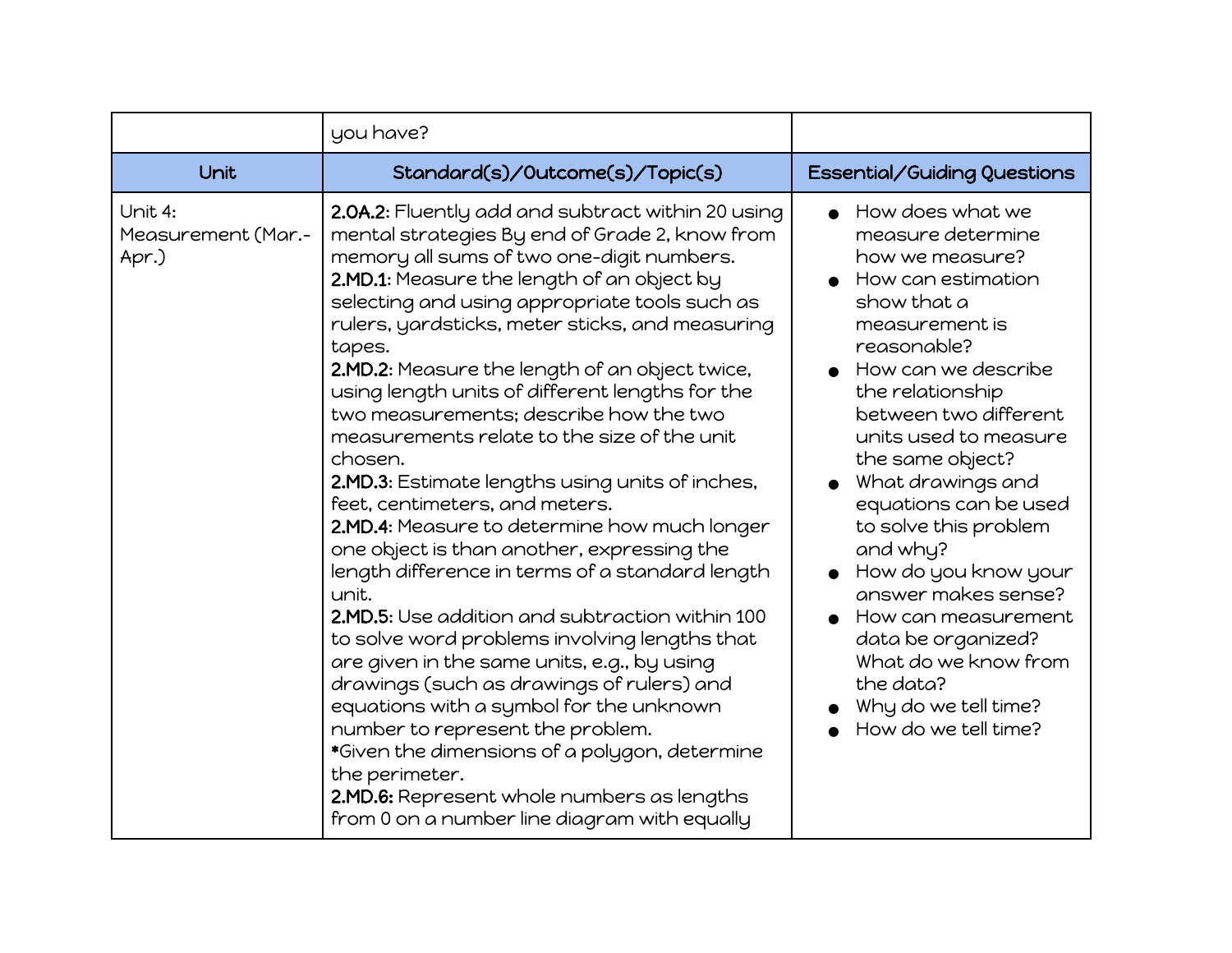|                                                       | spaced points corresponding to the numbers 0,<br>1, 2, , and represent whole-number sums and<br>differences within 100 on a number line diagram.<br>2.MD.9: Generate measurement data by<br>measuring lengths of several objects to the<br>nearest whole unit, or by making repeated<br>measurements of the same object. Show the<br>measurements by making a line plot, where the<br>horizontal scale is marked off in whole-number<br>units.                                                                                                                                                                                                                                                         |                                                                                                                                                                                                                                                                                                                    |
|-------------------------------------------------------|--------------------------------------------------------------------------------------------------------------------------------------------------------------------------------------------------------------------------------------------------------------------------------------------------------------------------------------------------------------------------------------------------------------------------------------------------------------------------------------------------------------------------------------------------------------------------------------------------------------------------------------------------------------------------------------------------------|--------------------------------------------------------------------------------------------------------------------------------------------------------------------------------------------------------------------------------------------------------------------------------------------------------------------|
| Unit                                                  | Standard(s)/Outcome(s)/Topic(s)                                                                                                                                                                                                                                                                                                                                                                                                                                                                                                                                                                                                                                                                        | Essential/Guiding Questions                                                                                                                                                                                                                                                                                        |
| Unit 5:<br>Geometry and<br>Partitioning<br>(May/June) | 2.0A.2: Fluently add and subtract within 20 using<br>mental strategies By end of Grade 2, know from<br>memory all sums of two one-digit numbers.<br>2.G.1: Recognize and draw shapes having<br>specified attributes, such as a given number of<br>angles or a given number of equal faces.<br>Identify triangles, quadrilaterals, pentagons,<br>hexagons, and cubes.<br>2.G.3 Partition circles and rectangles into two,<br>three, or four equal shares, describe the shares<br>using the words halves, thirds, half of, a third of,<br>etc., and describe the whole as two halves,<br>three thirds, four fourths. Recognize that equal<br>shares of identical wholes need not have the<br>same shape. | What attributes can be<br>used to identify<br>geometric figures?<br>$\bullet$ How can objects be<br>created, combined, and<br>partitioned?<br>$\bullet$ How can equal shares<br>of a circle or rectangle<br>be described?<br>$\bullet$ How can equal shares<br>of the same shape be<br>represented<br>differently? |
| Unit                                                  | Standard(s)/Outcome(s)/Topic(s)                                                                                                                                                                                                                                                                                                                                                                                                                                                                                                                                                                                                                                                                        | Essential/Guiding Questions                                                                                                                                                                                                                                                                                        |
| Unit 6:                                               | Prerequisite for 3.0A.1: Find products of whole                                                                                                                                                                                                                                                                                                                                                                                                                                                                                                                                                                                                                                                        | $\bullet$ How does a number                                                                                                                                                                                                                                                                                        |